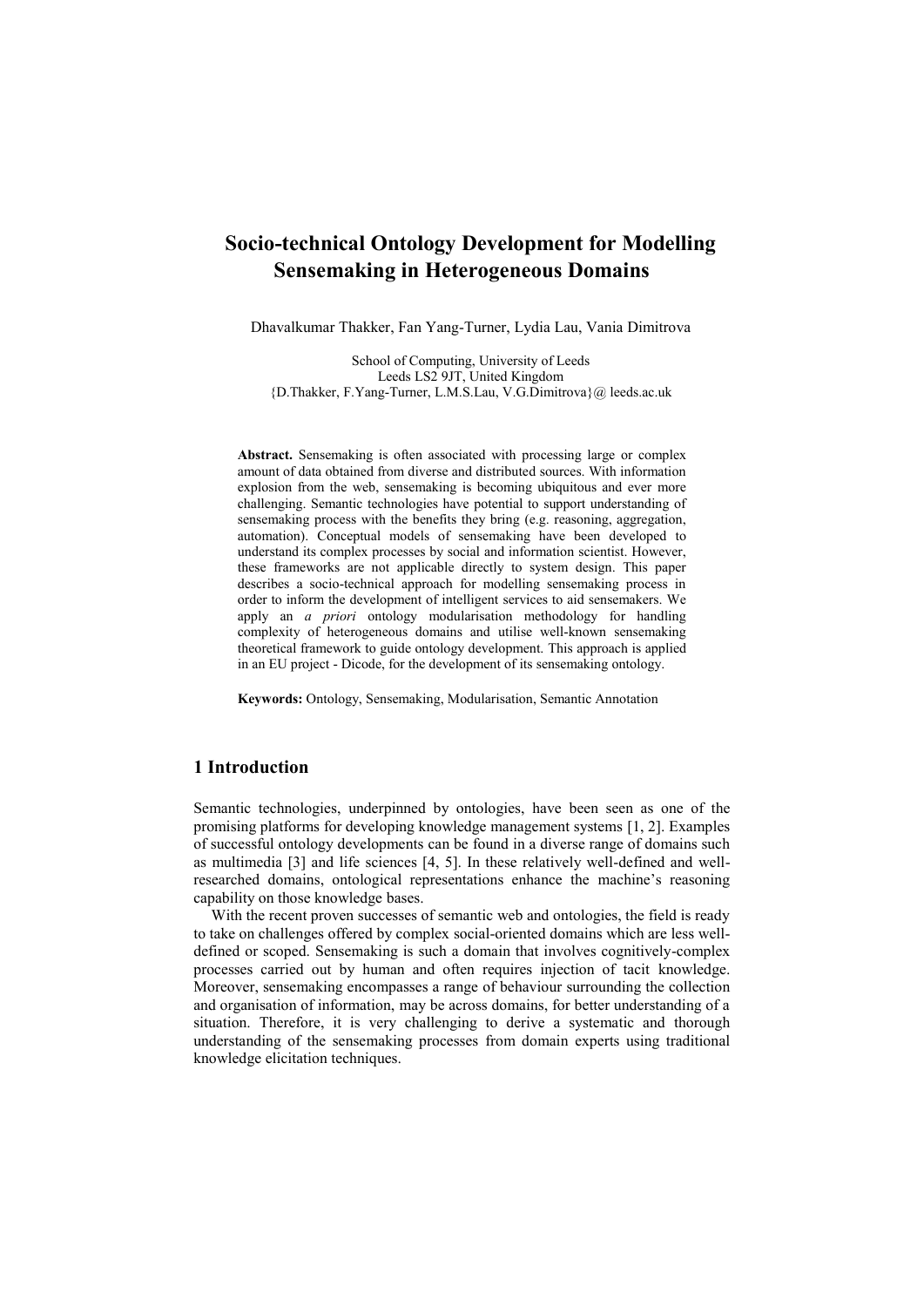Conceptual models of sensemaking have been developed to understand its complex processes by social and information scientists [6, 7, 8]. However, the problem of understanding and supporting sensemaking via technology remains challenging [9]. Initial work has already started in utilising semantic technologies for aiding sensemaking process in the domains of linked data [10], visualisation [11] and ehealth [12]; which focus on applications that serve sensemaking rather than modelling sensemaking as a generic process.

This paper proposes a socio-technical approach for the development of an ontology which models sensemaking process in order to inform the design of intelligent aids to sensemakers. This is motivated by the vision of an EU project - Dicode<sup>1</sup>, which aims to provide synergy between human and machine intelligence in collaboration and decision making within data-intensive environments. Theoretical frameworks on sensemaking, combined with an *a priori* ontology modularisation methodology, are used to guide the ontology development for sensemaking in heterogonous domains.

The paper is organised as follows. Section 2 explores the domain of sensemaking and the issues to be considered in developing a sensemaking ontology. Our sociotechnical approach is proposed in section 3. Section 4 illustrates the application of the socio-technical approach in Dicode for the development of a multi-layered **Dicode ONtology** (referred as **DON** afterwards) for sensemaking. To better understand the potential benefits of semantics (e.g. using the ontology for reasoning, aggregation, automation) for applications in sensemaking domains, a proof-of-concept prototype "*Augmentor*" has been developed and discussed in Section 5. The concluding section summarises our contribution and future work.

## **2 Sensemaking: A Case Study**

Sensemaking, as in "to make sense", is a process of transforming information into a knowledge product [8]. Sensemaking process involves interplay between foraging for information and abstracting the information into a representation called a schema that will facilitate a decision or solution [6]. It is often associated with processing large or complex amount of data obtained from diverse and distributed sources. There has been a recent increase of interest in sensemaking driven by the information explosion from the web that has rapidly changed our ability to assess large amounts of information [20].

Dicode project is aimed at supporting sensemaking and decision making in dataintensive and cognitively-complex settings. The solution foreseen in the Dicode project will bring together the reasoning capabilities of both the machine and the human. There are three use case partners involved to validate the transferability of Dicode solutions. They are from three different domains: (1) **Clinico-Genomic (CG)** research where clinical research professionals collaborate to explore scientific findings related to breast cancer using very large datasets; (2) **Rheumatoid Arthritis (RA)** clinical trial where medical personnel involved in the clinical trials collaborate and exchange their professional judgment within complex clinical decision making

<sup>1</sup> <http://www.dicode-project.eu/>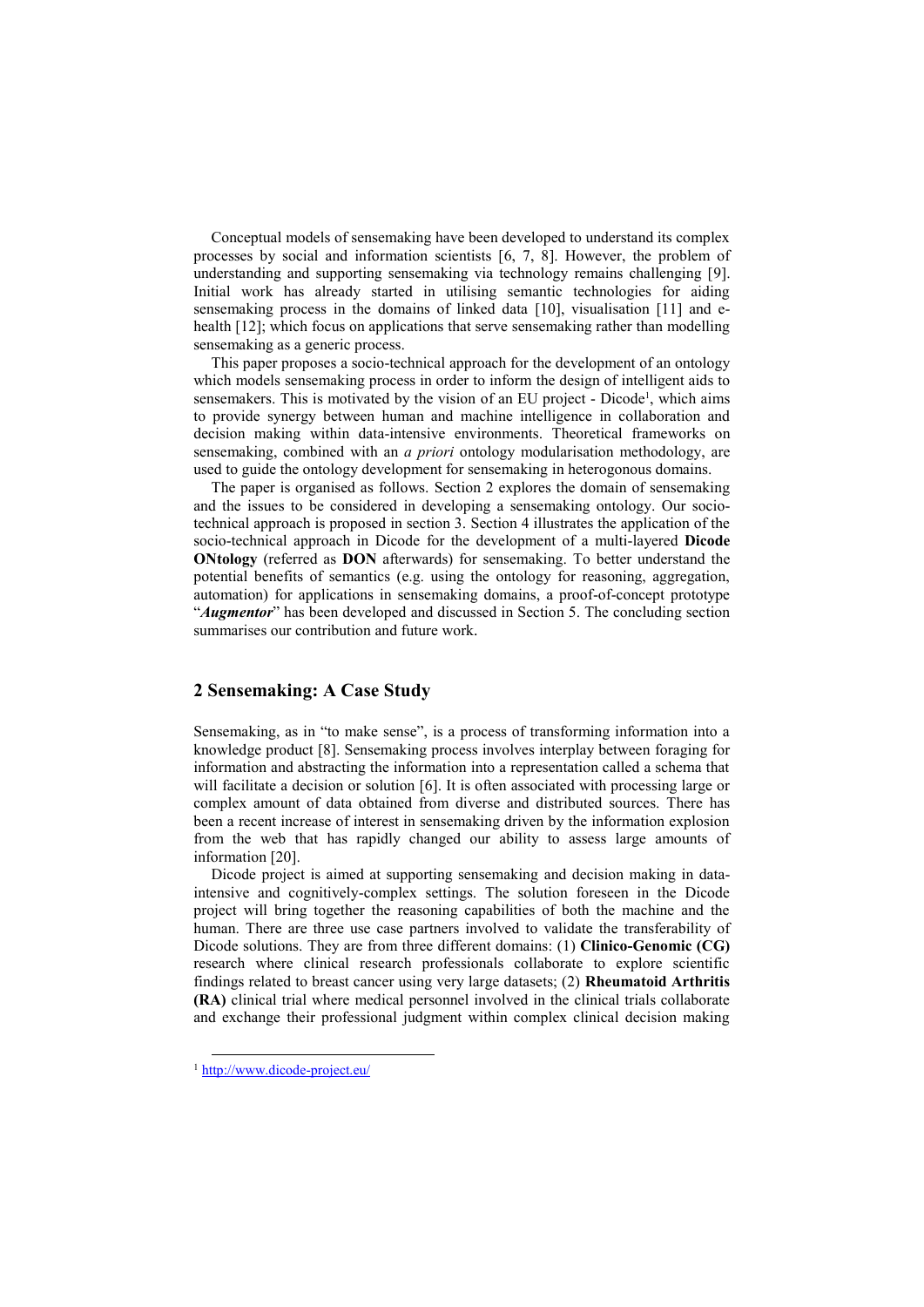processes; and (3) **Public Opinion (PO)** monitoring where analysts watch social media to monitor public perceptions of their clients' branding, products or services.

These three use case partners were selected to address common challenges in sensemaking and decision making. All use cases experience the problem of information overload; all require sensemaking towards decision making based on cognitively intensive analysis and interpretation of data; all need to discuss and share interpretation and decision making rationale between specialists. They cover the full range of features and functionalities to be addressed by the project, from various sectors and domains and draw relevant information from large scale and real time data residing in heterogeneous sources. However, beyond these high level similarities, each use case comes from different domains (e.g. biomedical, medical, or public relations), deals with different type of data (e.g. structured database tables, semistructured log data, unstructured blogs, forum discussions or tweets) from different data sources (e.g. biomedical analysis tools, image analysis software or social media monitoring tools) and with different work practices (e.g. organisational practices of research teams or market research teams for public opinion monitoring).

Both the similarities and the differences among the use cases bring forth several research challenges in terms of ontology development: (1) **Domain complexity**: Understanding sensemaking in these domains is difficult as it involves heterogeneous sources of knowledge, i.e. expertise from multiple disciplines. (2) **Knowledge scope expansion**: The conceptualisation process is generally dynamic and evolves with the increasing amount of tacit knowledge being made explicit. This means that certain concepts and relationships are unidentified in the beginning. Hence, it is not always possible to build an all-encompassing ontology in the very first instance. (3) **Systematic development**: Traditional knowledge elicitation techniques for conceptualisation that rely on domain experts are not sufficient as conceptualisation might result in ad-hoc modelling. To address these challenges in Dicode and for the development of DON, we apply a novel socio-technical sensemaking modelling approach presented in the next section.

### **3 The Proposed Socio-technical Approach**

Socio-technical principles started in the age of shop floor automation [13]. They have since been applied to the design and implementation of computer-based systems and information technology [14, 15]. Underpinning our proposed socio-technical approach for modelling ontology for sensemaking is the concept of *a priori*  modularisation. We have developed *a priori* modularisation methodology [16] that enables dividing the domain ontology into several modules from the outset in order to handle the complexity and dynamicity of ontology modelling in ill-defined domains. This modularisation methodology is devised for a class of problems that involve cognitively-complex processes carried out by humans and require tacit knowledge (e.g. decision making, sensemaking). The understanding of such domains involves inter-disciplinary domain experts who often utilise a theoretical framework to guide the articulation of their understanding. According to this methodology, ontology development begins with some *theoretical framework* and arrives to *case specific*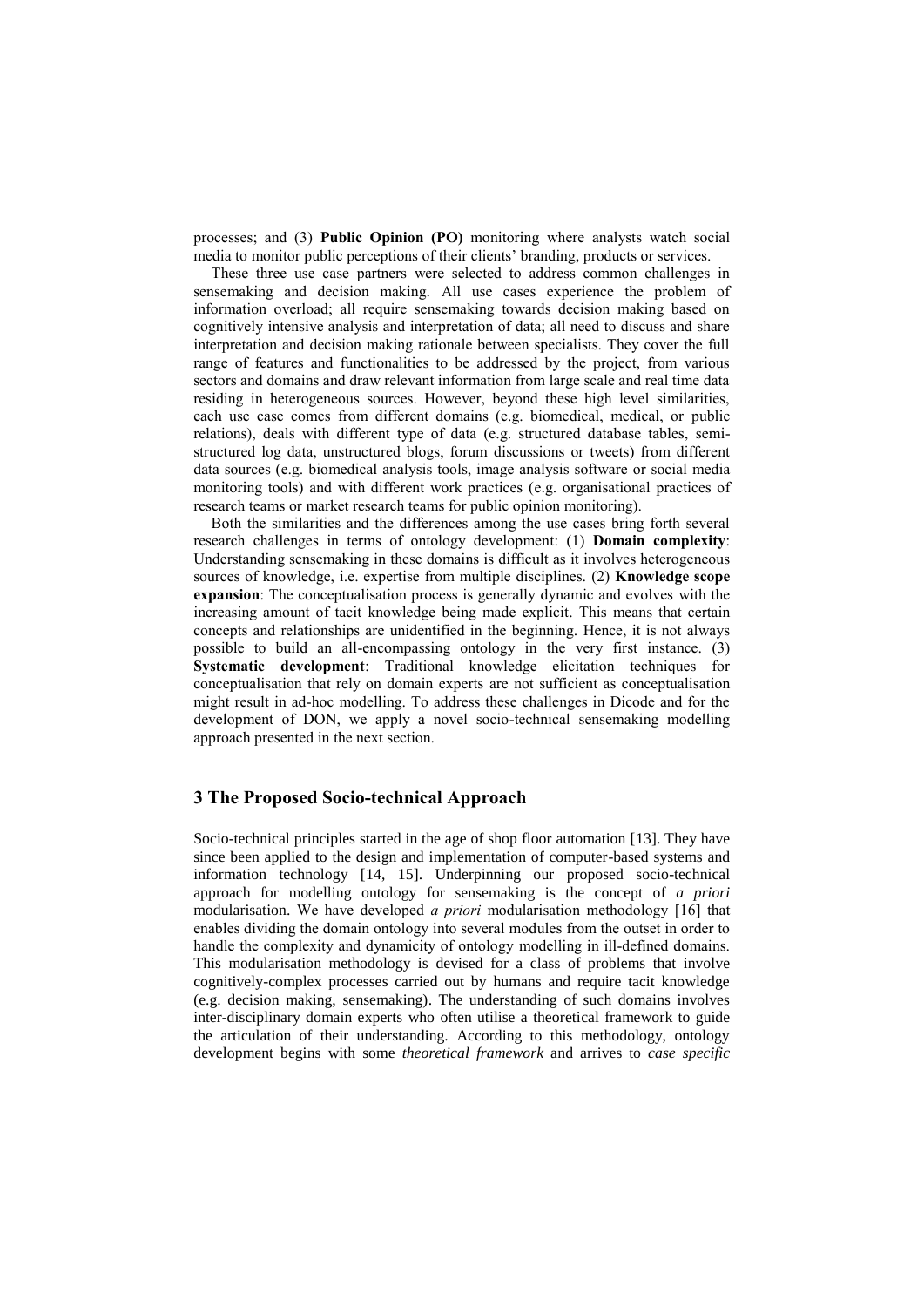domain ontologies. We follow the three-layered development of domain ontologies which consist of an upper abstract layer, a middle reusable layers, and a lower case specific layer. Each layer may consist of one or more ontology modules (see [Fig.](#page-3-0) 1).



#### <span id="page-3-0"></span>**Fig. 1. A Multi-layered Ontology Development with** *a Priori* **Modularisation**

**Upper abstract layer:** The chosen socio-driven theoretical framework(s) will have the most influence on this layer when the base concepts for the domain are defined following the theoretical framework. Conceptualisation at this level is conceived and developed *independently from its usage context* and avoids defining any concepts that are tied to a particular use case. The sensemaking theoretical frameworks selected for this approach are discussed in section 4.

**Middle reusable layers**: Middle layers, which *evolve organically through use*, are used to make the connection between the upper ontology layer and the case specific ontology layer. The concepts captured in this layer are likely to be expanded as more tacit knowledge used for interpreting the base concepts is being captured. This layer provides a context-rich bridge between the upper level concepts and the multiple case specific domain ontologies. The middle layers can expand into a number of sub-layers depending on the commonalities among specific cases. The concepts defined in the sub-level should be reusable and remain high level. Only thinking in terms of reusability [17] will keep this layer generic for any sensemaking domain.

**Case specific layer:** This layer defines the concepts that are specific to each use case (i.e. closer to the content and usage). During this stage, when commonalities in the use cases are discovered, those ontological statements will be moved to the middle layers. This may lead to the expansion of a module or even start a completely new module in the middle layers.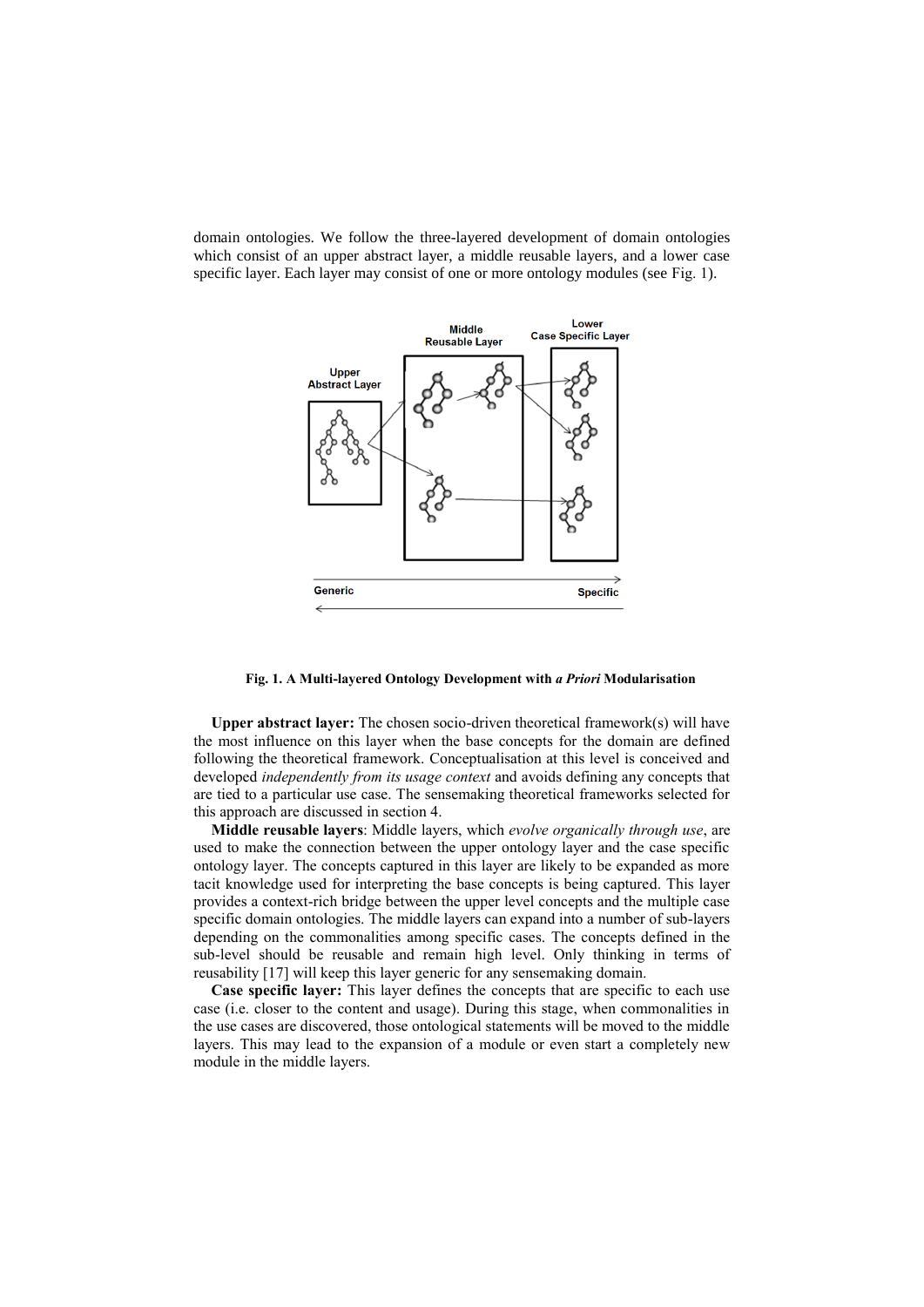#### **4. Dicode ONtology (DON) for Sensemaking**

The following subsections present the main features of the three-layer **Dicode ONtology** (**DON**) developed for sensemaking.

#### **4.1 Upper Abstract Layer**

This upper abstract layer ontology covers base concepts that describe sensemaking process for Dicode. We here explain our choice of upper abstract layer sensemaking frameworks.

In Dicode, each use case involves group of professionals collaborating to address complex problems by combining experience and expertise towards a shared understanding. Hence, *collaborative sensemaking* is the ultimate target for our work.

We are inspired by the work of Paul and Reddy [18] on collaborative sensemaking. Their framework shows collaborative sensemaking activities are often initially split into tasks/sub-tasks and sub-tasks are performed by different group members (possibly by performing individual sensemaking), depending on their roles and expertise. Roles can be organizational or might be assigned informally. It also defines the collaboration triggers (e.g. ambiguity of information, role-based distribution of information, and lack of expertise) and characteristics of collaborative sensemaking (e.g. prioritizing relevant information, sensemaking trajectories, and activity awareness). The framework also highlights the need to bring together individual sensemaking activities prior to supporting the collaborative sensemaking activities.

To address *individual sensemaking*, we adopted a notional model developed by Pirolli and Card [8], in which sensemaking process is defined as two interconnected loops: foraging loop and sensemaking loop. The foraging loop involves sensemaking operations such as searching and filtering information, gradually leading to the identification and organization of relevant knowledge. The sensemaking loop is an iterative development of a mental model from the schema/representation that best fits the evidence, which involves searching for support (e.g. using support systems) and using that schema to complete a final task.



<span id="page-4-0"></span>**Fig. 2. Abstract Sensemaking Model**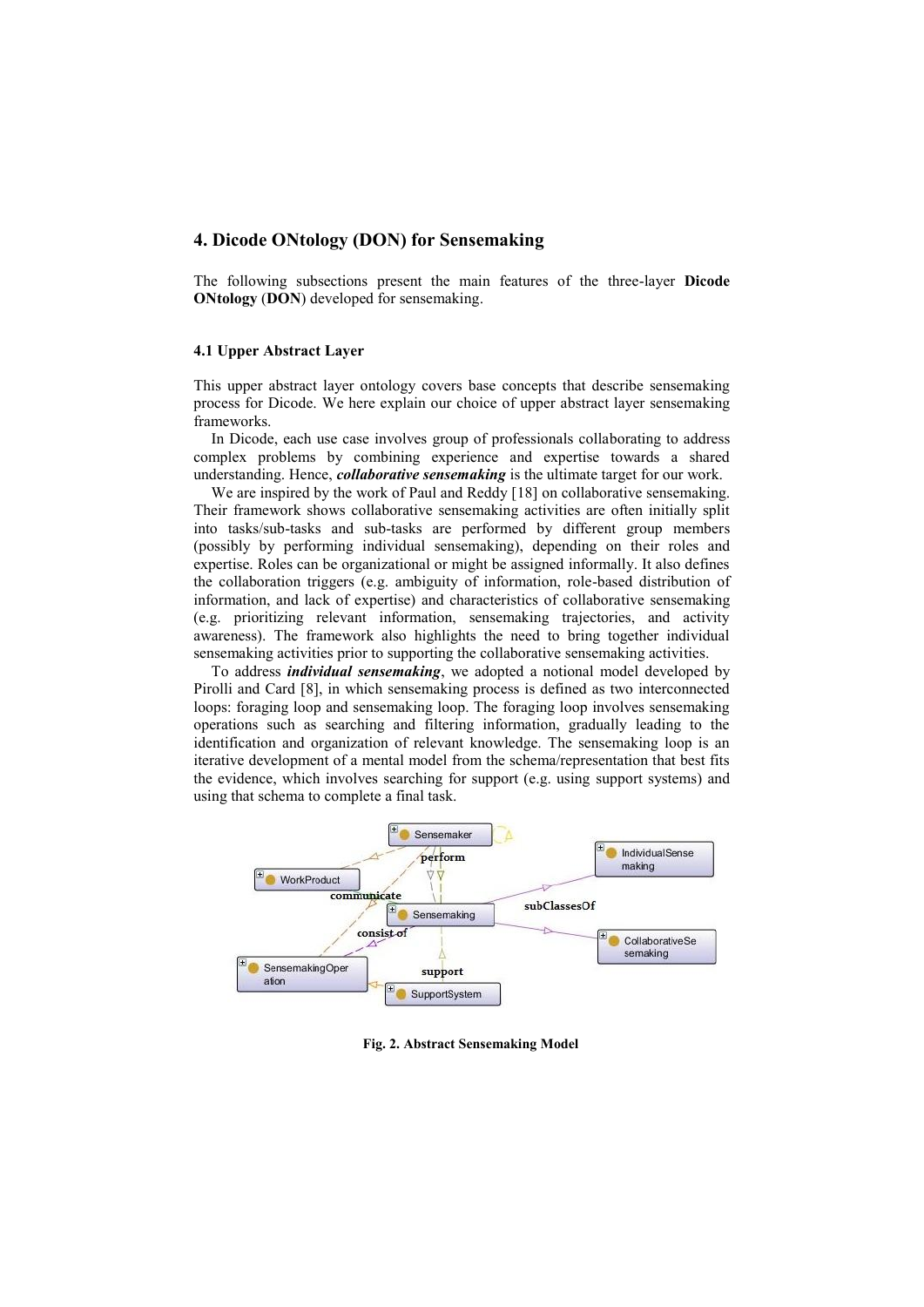[Fig.](#page-4-0) 2 and [Table 1](#page-5-0) outline the resulting high level base concepts drawn from these two frameworks. The upper abstract layer caters for the main elements of the individual sensemaking such as: actors (e.g. SENSEMAKERS), outcomes (WORK PRODUCT such as documents, diagrams), support services (SUPPORT SYSTEMS, such as data mining, semantic search), and sensemaking operations performed as part of TASKS by human or by machines and main axioms linking them.

**Table 1. Abstract Sensemaking Model**

<span id="page-5-0"></span>

| Description Logic (DL) syntax                                         |
|-----------------------------------------------------------------------|
| CollaborativeSensemaking $\subseteq$ Sensemaking                      |
| IndividualSensemaking $\subseteq$ Sensemaking                         |
| Sensemaking $\sqsubseteq \exists$ consist Of. Sensemaking Operation   |
| Sensemaking Operation $\sqsubseteq \exists$ using. Information Source |
| Sensemaking Operation $\sqsubseteq$ 3 on. Data                        |
| WorkProduct $\sqsubseteq$ 3 communicate. Sensemaking                  |
| $Representation \subseteq WorkProduct$                                |
| Representation $\sqsubseteq \exists$ represent. Data                  |
| Sensemaker $\sqsubseteq \exists$ perform. Sensemaking                 |
| Sensemaker $\sqsubseteq$ 3 carry out. Sensemaking Operation           |
| Sensemaker $\sqsubseteq$ 3 have. Expertise                            |
| Sensemaker $\sqsubseteq \exists$ create. WorkProduct                  |
| Sensemaker $\sqsubseteq$ 3 utilise. InformationSource                 |
| SupportSystem $\sqsubseteq \exists$ support. Sensemaking              |
| SupportSystem $\sqsubseteq \exists$ facilitate. SensemakingOperation  |
| CollaborationTrigger ⊑ ∃ trigger. Collaborativ Sensemaking            |
| Sensemaker $\sqsubseteq$ 3 interactsWith. Sensemaker                  |
|                                                                       |

The upper abstract layer also contains conceptualisation of collaborative sensemaking process: TRIGGERS triggering COLLABORATIVE SENSEMAKING, SENSEMAKERS interacting with other SENSEMAKERS and playing a ROLE and offering EXPERTISE, division of tasks into SHARED TASK and outcomes (SHARED UNDERSTANDING, SHARED REPRESENTATION).

This upper abstract layer is a starting point for extending into more specific ontologies.

#### **4.2 Middle Reusable Layers**

In the middle reusable layers, we defined concepts and respective modules that are used across three use cases. The middle layers in the sensemaking ontology include common concepts that expand the base concepts from the upper layer. The common concepts within all use cases are related to DATA, SENSEMAKING OPERATION, SENSEMAKER and REPRESENTATATION (see [Table 2\)](#page-6-0). For example, SENSEMAKING OPERATIONS were expanded with operations relevant to the Dicode use cases (e.g. ABSTRACTING, CLASSIFYING, COMPARING, FILTERING,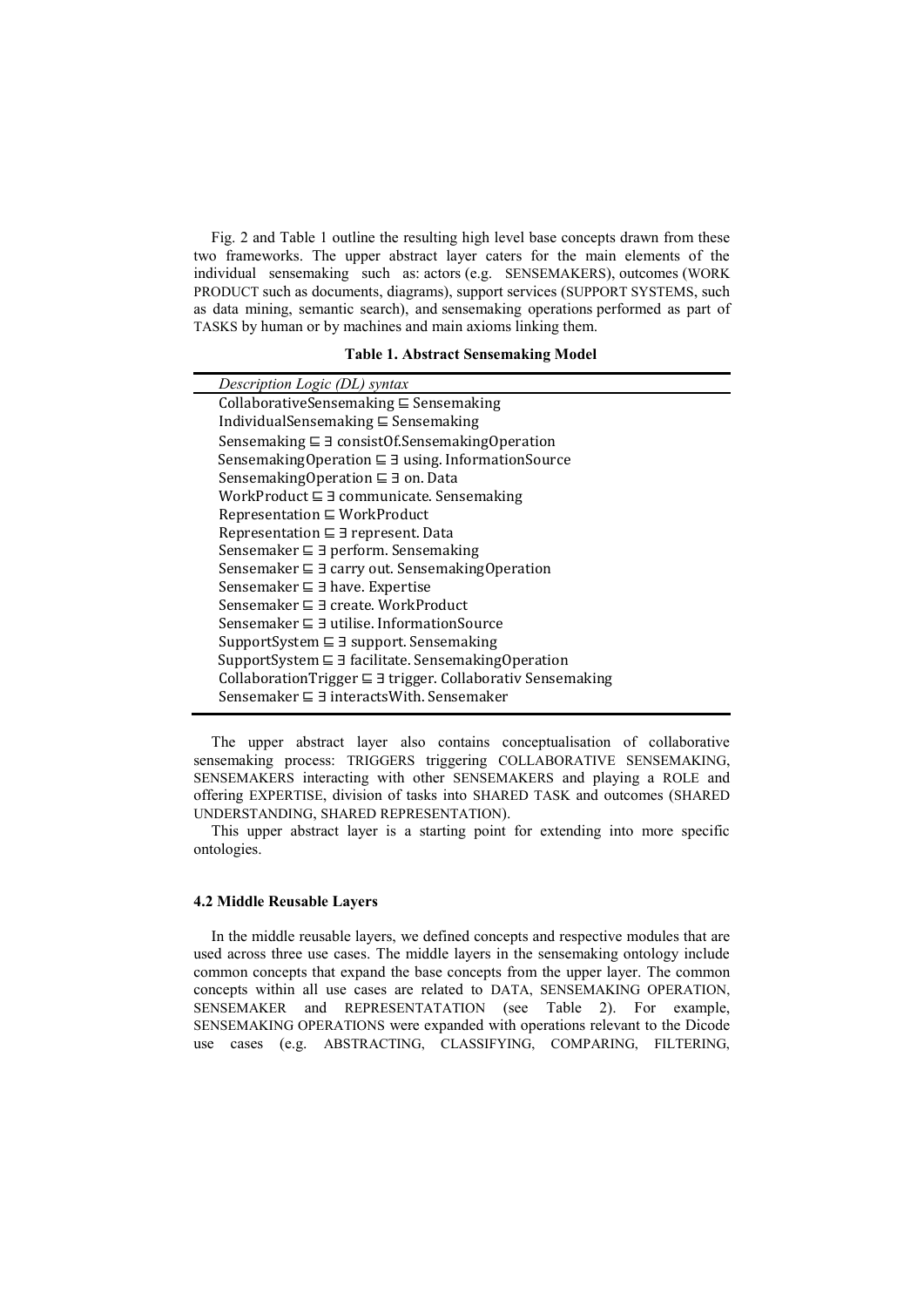<span id="page-6-0"></span>SEARCHING, VISUALISING); and DATA were specified (e.g. STRUCTURED DATA, UNSTRUCTURED DATA, QUALITATIVE DATA, QUANTITATIVE DATA).

**Table 2. Conceptualising Representation of Middle Reusable Layers**

| Description Logic (DL) syntax                                                 |
|-------------------------------------------------------------------------------|
| Representation $\sqsubseteq \exists$ typeOfRepresentation. RepresentationType |
| Representation $\sqsubseteq \exists$ communicate. Shared Understanding        |
| SpatialRepresentation : RepresentationType                                    |
| FacetedRepresentation: RepresentationType                                     |
| ArgumentationalRepresentation: RepresentationType                             |

#### **4.3 Lower Case Specific Layer**

Three case specific ontologies were derived to capture the specificity of sensemaking activities for each Dicode use case. For example, the sensemakers in each user case are represented such as: RADIOLOGIST, RADIOGRAPHER, and CLINICAN in the RA clinical trial use case; CLINICAL RESEARCHER in the CG research use case; and MARKETING RESEARCHER in the PO use case.



**Fig. 3. Sensemaking Operations for Clinico-Genomic (CG) Use Case**

<span id="page-6-1"></span>[Fig.](#page-6-1) 3 represents the case specific sensemaking operations related to the CG research use case (e.g. COMPARING PLAFTORM, COMPARING GENES, ANALYSE DATASET, BIOLOGICAL EXPLANATION, IDENTIFY DATASET, SEARCH DATASET) including the data such operations are performed on (e.g. GED - Gene Expression Data, GEP – Gene Expression Profile in the case of operation COMPARING PLATFORM) and support systems for such operations (e.g. R, DAVID TOOL and BIOCONDUCTOR for ANALYSING DATASET).

Concepts in the case specific layer were derived from several knowledge sources: interviews with stakeholders in each use case, relevant documentation, and user stories. The knowledge sources were analysed by a representative of domain experts following the guidance from the upper abstract layer and a knowledge glossary was built. The concepts from the glossary were then encoded in an ontology using an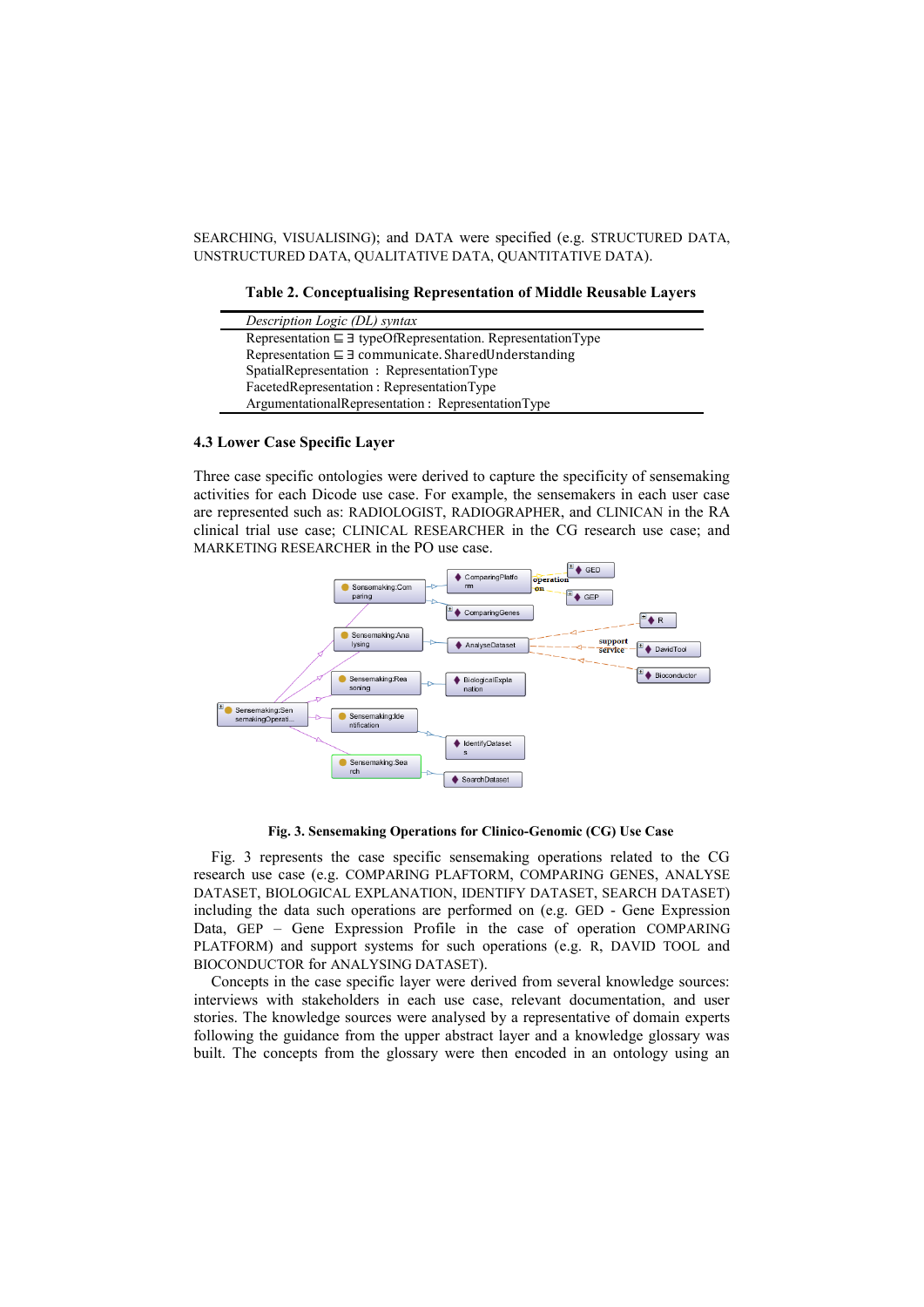intuitive ontology authoring tool ROO [19] which enables active involvement of domain experts.

Our modelling approach also allowed us to utilise relevant ontologies and datasets from Linked Data Cloud (such as DB pedia<sup>2</sup>) and public ontologies (such as RadLex<sup>3</sup>, MeSH<sup>4</sup> ) to enhance the coverage of the concepts in DON use case modules. For example, to improve the coverage of the BODY PART concept (from the RA clinical trial use case) we utilised RadLex and MeSH ontologies (see [Fig.](#page-7-0) 4).



<span id="page-7-0"></span>**Fig. 4. Utilising external ontologies to specialise Body Part concepts in the RA clinical trial use case (left-top: Original, left-bottom: MeSH ontology, right: RadLex ontology)**

## **5. Utilisation of DON: Augmentor Semantic Services in Dicode & Beyond**

DON ontology is being used for semantic augmentation of medical diagnosis reports and user contributions to argumentative interactions. For semantic augmentation we have developed generic services: a) Semantic Annotation service – to tag content semantically, i.e. linking content to named entities and b) Semantic Query service – to search (and to facilitate browsing of) semantically tagged content.

A web based tool *Augmentor* is developed to illustrate the utilisation of these semantic services and to understand benefits ontologies can bring. In this section, we outline the implementation details for Augmentor.

<sup>2</sup> <http://dbpedia.org/About>

<sup>3</sup> <http://www.rsna.org/radlex/>

<sup>4</sup> <http://www.nlm.nih.gov/mesh/>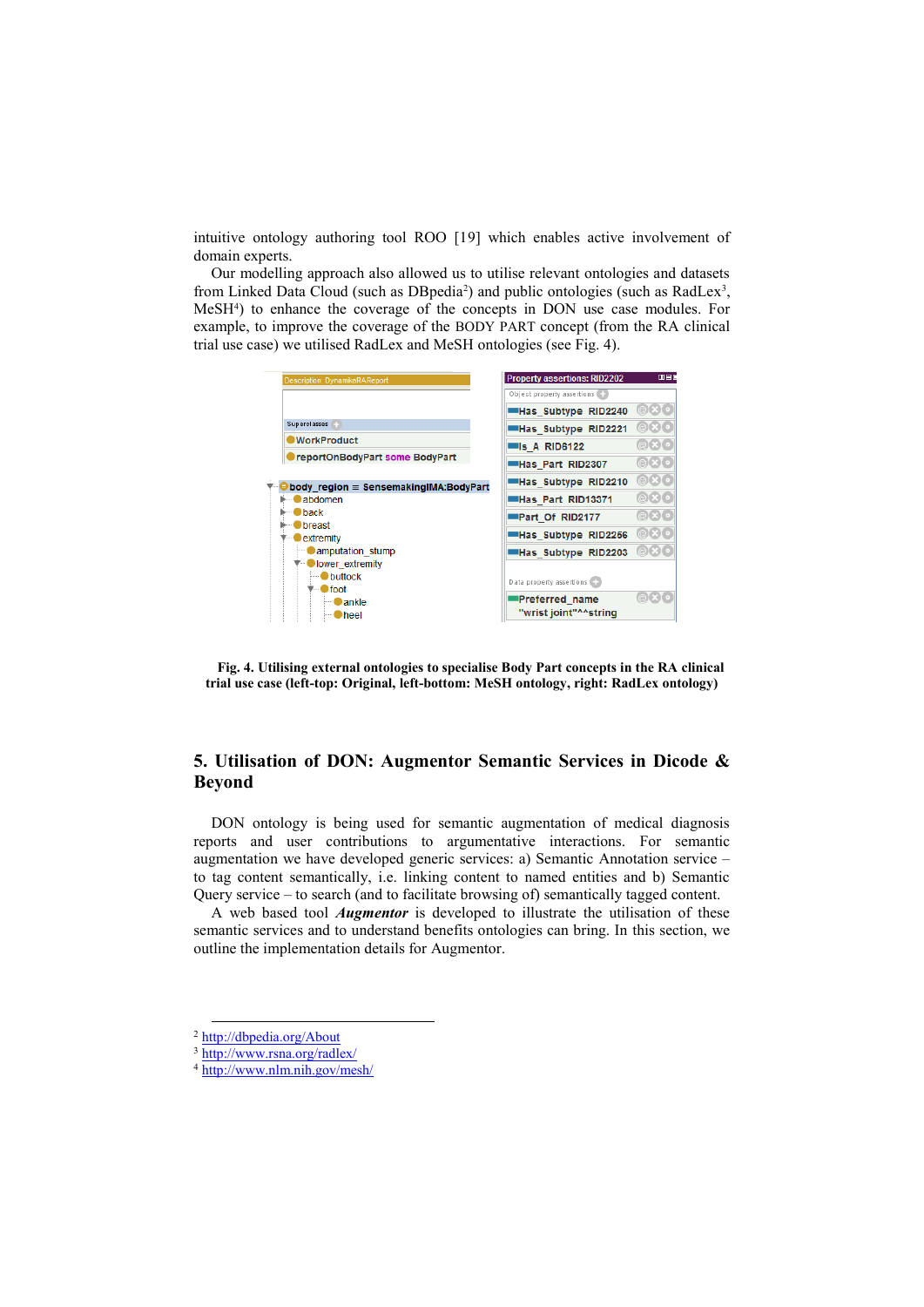#### **5.1. Architecture and Implementation**

[Fig.](#page-8-0) 5 shows the main architectural elements of the currently implemented Augmentor services and their interactions.



**Fig. 5. UML Component Diagram for Augmentor Services**

<span id="page-8-0"></span>In addition to its front-end user interface, Augmentor consists of semantic annotation and semantic query services – both components are utilising DON ontologies. The interface also consumes an internal report API. The semantic reasoning and storage layer is part of the both services and works as an interface between the underlying semantic processing technologies (ontological knowledge bases, application logic, and text mining systems) and the services.

Through a URL, Augmentor retrieves metadata and selects textual content of the medical diagnosis reports kept in a web server. Semantic annotation service automatically tags content with DON concepts using text mining techniques based on GATE<sup>5</sup>. This service also augments the tags with the concepts from external ontologies. The content is tagged on the fly and stored in a semantic knowledge base driven by high performance OWLIM<sup>6</sup> semantic repository. Browsing and retrieval of heterogeneous content (comments, metadata, and knowledge base) in semantic query service is implemented using two sets of technologies: schema level reasoner API Jena<sup>7</sup> to browse the ontologies and content retrieval service based on OWLIM. The REST based implementation of these components allows utilising these services outside Augmentor user interface (see [Fig.](#page-9-0) 6) by Dicode use case partners or other services in Dicode.

<sup>5</sup> <http://gate.ac.uk/>

<sup>6</sup> <http://www.ontotext.com/owlim>

<sup>7</sup> <http://jena.sourceforge.net/>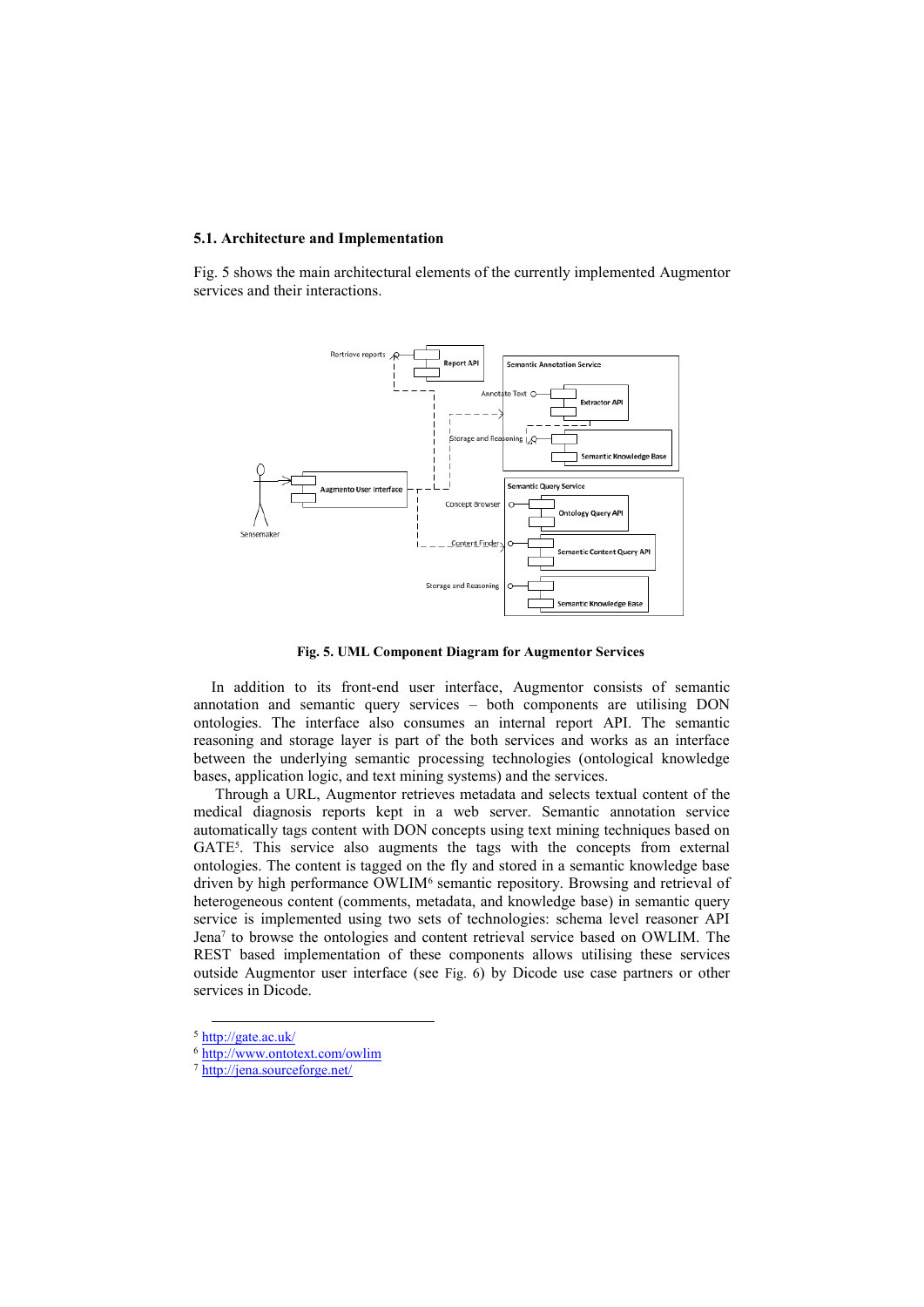In [Fig.](#page-9-0) 6, four parts are being highlighted (A to D) to show the result of semantic augmentation on a medical report. *A) Comments* - the medical report contains selfreflection note/comments from a sensemaker (radiographer). These notes can be used by other sensemakers to study this sensemaker's sensemaking process while conducting clinical study. *B) Concepts* - the important concepts that describe the comments are semantically tagged and linked to the knowledge base. Clicking on the hyperlinked concepts takes the sensemakers to other related reports. *C) Sensemaking Operations* - Augmentor gives indication of the sensemaking operations carried out by this sensemaker, which can be referenced by other sensemakers. *D) Resources* – Augmentor interface shows the connections of the report to relevant linked datasets.



<span id="page-9-0"></span>**Fig. 6. Interface for Augmentor Services: a result of semantic Augmentation**

#### **5.2. Benefits of Modularisation in DON**

While utilising DON in Augmentor services for semantic augmentation of content, the modularisation approach allows utilizing only relevant modules from the DON and corresponding knowledge base. It helps to constraint the annotation space for the semantic annotation service to be limited to the specific use case.

We also utilise DON in Augmentor services by providing a structure for browsing content related to sensemaking activities and knowledge bases, which can facilitate sensemakers in Dicode to take informed decisions. The browsing service requires storage and reasoning layer to support required reasoning and search functionalities. We utilise semantic technologies (e.g. semantic repositories, SPARQL<sup>8</sup>) to provide the storage and reasoning for developing such applications. We exploit the modularisation in DON ontologies by loading relevant ontologies and datasets to each

<sup>8</sup> <http://www.w3.org/TR/rdf-sparql-query/>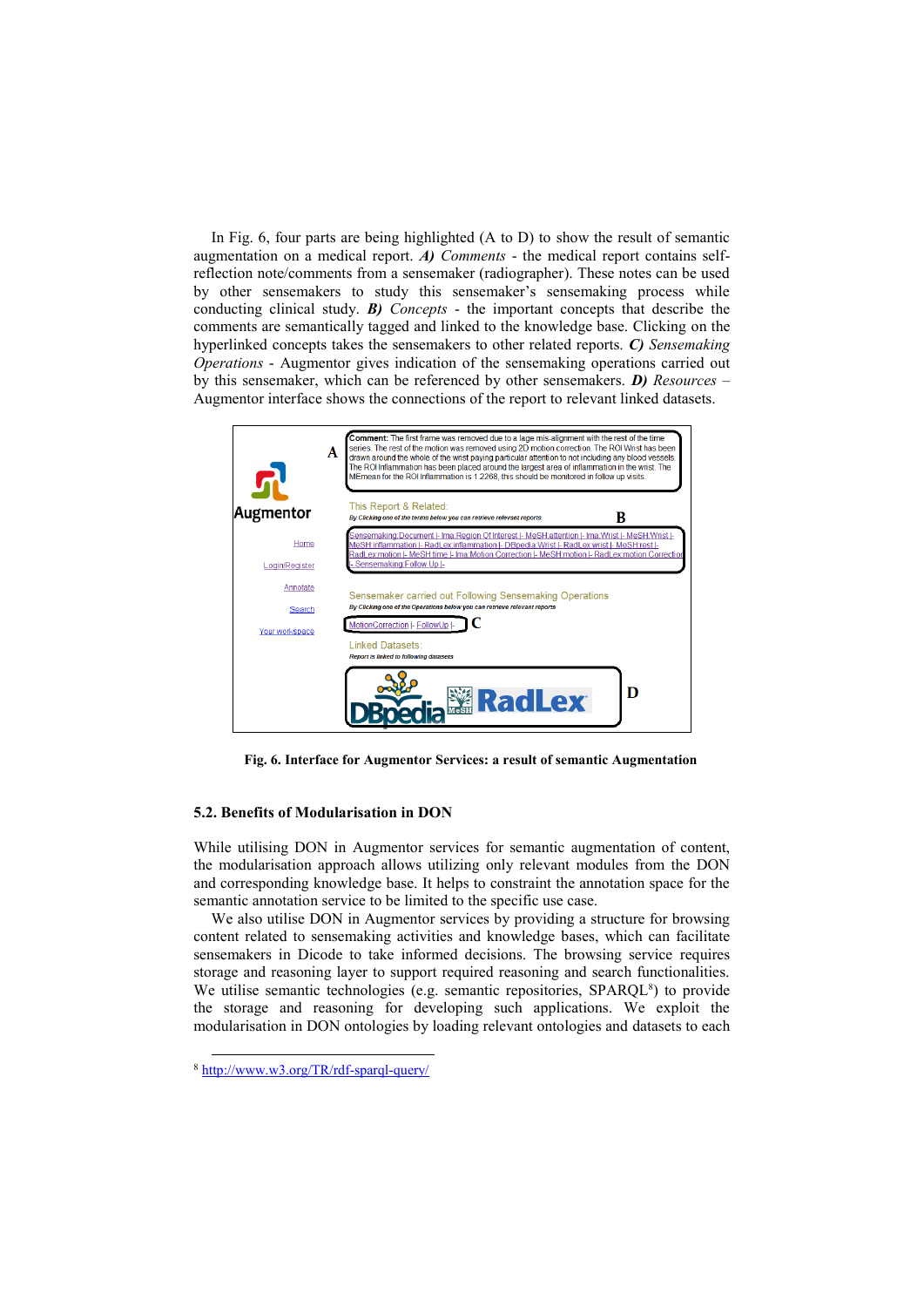use cases into separate SPARQL named graphs on semantic repositories. This allows us querying and reasoning against a subset of ontology and knowledge bases instead of the whole. Hence, we benefit from the scalability offered by the modular design.

Beyond Dicode, with reusability-driven strategy in the modularisation, we have created a set of ontologies that can be utilised and extended seamlessly in other projects and applications that focus on sensemaking activities. DON is distributed as open source<sup>9</sup>.

### **6. Conclusions & Future Work**

In this paper, we have described a socio-technical approach for modelling sensemaking which is an example of cognitively complex domains. Underpinning our approach is an *a priori* modularisation methodology that enables the division of domain ontology into several modules from the outset in order to (i) systematically handle the complexity and dynamicity of ontology modelling in such domains; (ii) iteratively incorporate contributions from the social sciences into the ontology.

This approach can be followed for addressing key challenges of ontology engineering in cognitively-complex or ill-defined domains (which are becoming ubiquitous with the information explosion on the Web). In particular, utilising theoretical frameworks can be beneficial for the domain experts to guide the articulation of their understanding. We have demonstrated the application of the socio-technical approach in the context of the Dicode project where a multi-layered ontology (DON) is designed to address requirements from multiple use cases that involve sensemaking. The paper has also illustrated the use of DON in Augmentor to semantically augment and link medical diagnosis reports to assist sensemakers.

The next phase of this work includes: *a) Further experimentations* with *DON* in web service annotations and discovery. DON could be used as a common vocabulary between services and service developers and for enhancing the functionality of specific Dicode services such as social media mining or community mining. *b) A user trial* of DON and Augmentor. In particular, we are interested in the impact that the semantic-driven sensemaking services have in aiding sensemakers. *c) Improvement to the functionalities* of DON and Augmentor services. Augmentor will be further developed to cover remaining use cases from the Dicode to support clinical research professionals to make sense of scientific findings in the breast cancer domain and support market research analysts to make sense of the brand's public perceptions on social media.

#### **Acknowledgements**

1

The research leading to these results has received funding from the European Union Seventh Framework Programme (FP7/2007-2013) under grant agreement no ICT 257184 (DICODE project). Thanks go to Ronald Denaux for his reviews of the paper and useful suggestions for improving the paper.

<sup>9</sup> <https://sites.google.com/site/ontomatic/don>